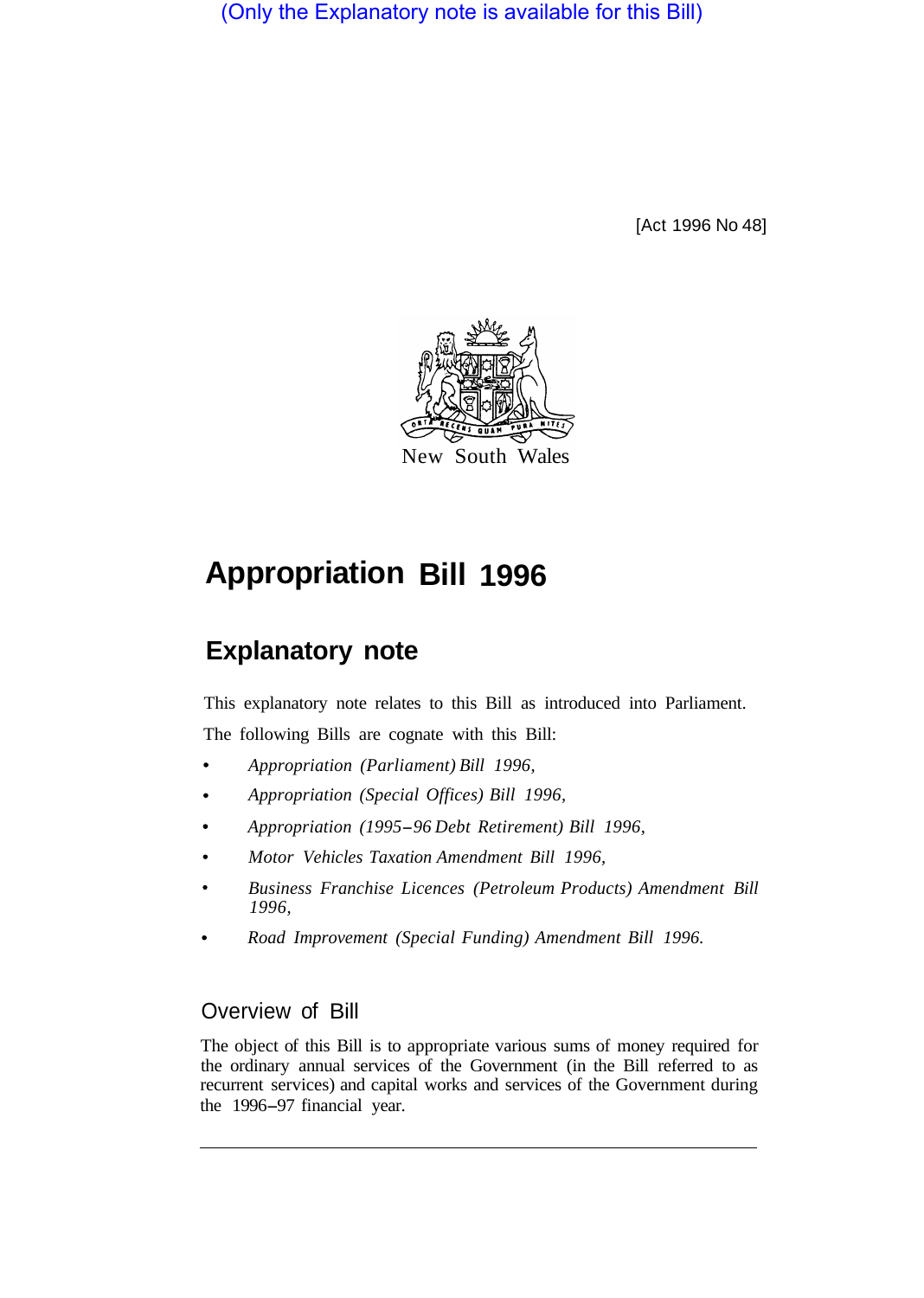Explanatory note

The Bill relates to appropriations from the Consolidated Fund—the principal account of the Government for Budget Sector transactions. The Consolidated Fund could be considered as the "public purse" and largely comprises receipts from, and payments out of, taxes, fines, some regulatory fees, Commonwealth grants and income from Crown assets.

In addition to allocations from the Consolidated Fund, most Budget Sector agencies would have other sources of moneys available to them. These moneys could arise from user charges, part retention of asset sale proceeds, industry contributions, etc. These are not appropriated by Parliament as they are not in the nature of taxes or other mandatory levies for which a service is not provided in return for payment.

The Budget Papers refer to a number of aggregates, each of which has its own purpose in explaining the financial operations of the Budget Sector. The main Budget Sector aggregates are:

#### **Total Payments:**

Total cash outflows from all sources of funds (with adjustments to remove intra sector transactions, eg where one agency partly funds another's operations or where an agency makes tax payments to Crown receipts). Useful in measuring the total cash resources applied directly to a function of government (eg health, education).

#### **Outlays:**

Total payments less:

- user charges (in the case of current outlays), and
- asset sales and receipt of advances repaid (in the case of capital outlays).

Measures the net cost (on a cash basis) of a service to be met by parties other than by the service recipients.

#### **Total Expenses:**

Total amount incurred in the provision of goods and services, regardless of whether a cash payment is made to meet the expense in the same year, in a later year, or at all.

Represents the accrual accounting equivalent of Total Payments.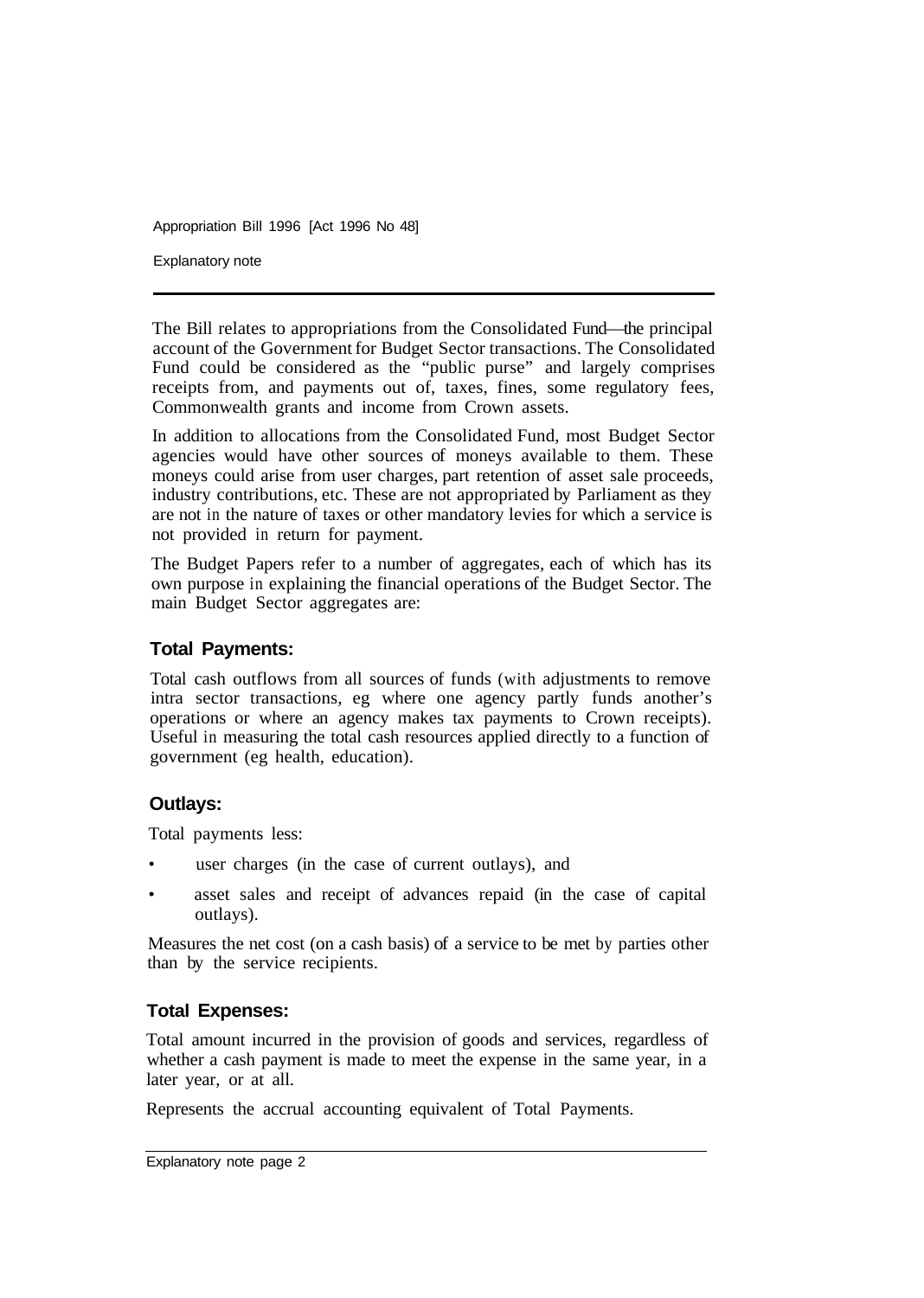Explanatory note

#### **Net Cost of Services:**

Total expenses less user charges revenue and other revenues retained by agencies (eg donations).

Represents the amount which ultimately has to be funded by the "public purse" in respect of the services provided in the year.

### **Consolidated Fund Appropriation:**

Outlays plus financing transactions (eg debt repayments) less the use of other funds available to agencies (eg donations; cash balances).

Represents the amount of cash to be provided from the "public purse" in the Budget year.

The relationship between the main Budget Sector aggregates for 1996-97 (in comparison with 1995-96) is shown in the following tables.

The first starts with the total payments figure, showing how this relates to the Consolidated Fund.

The second starts with the total expenses of the Budget, again indicating how this figure relates to the Consolidated Fund appropriation. It should be noted that accrual accounting concepts relate primarily to operating (ie current) transactions rather than capital.

The tables include the financial information relating to the Legislature for which appropriation is to be made under the proposed *Appropriation (Parliament) Act 1996* and to the Ombudsman, State Electoral Office, Independent Commission Against Corruption and Office of the Director of Public Prosecutions for which appropriation is to be made under the proposed *Appropriation (Special Offices) Act 1996.*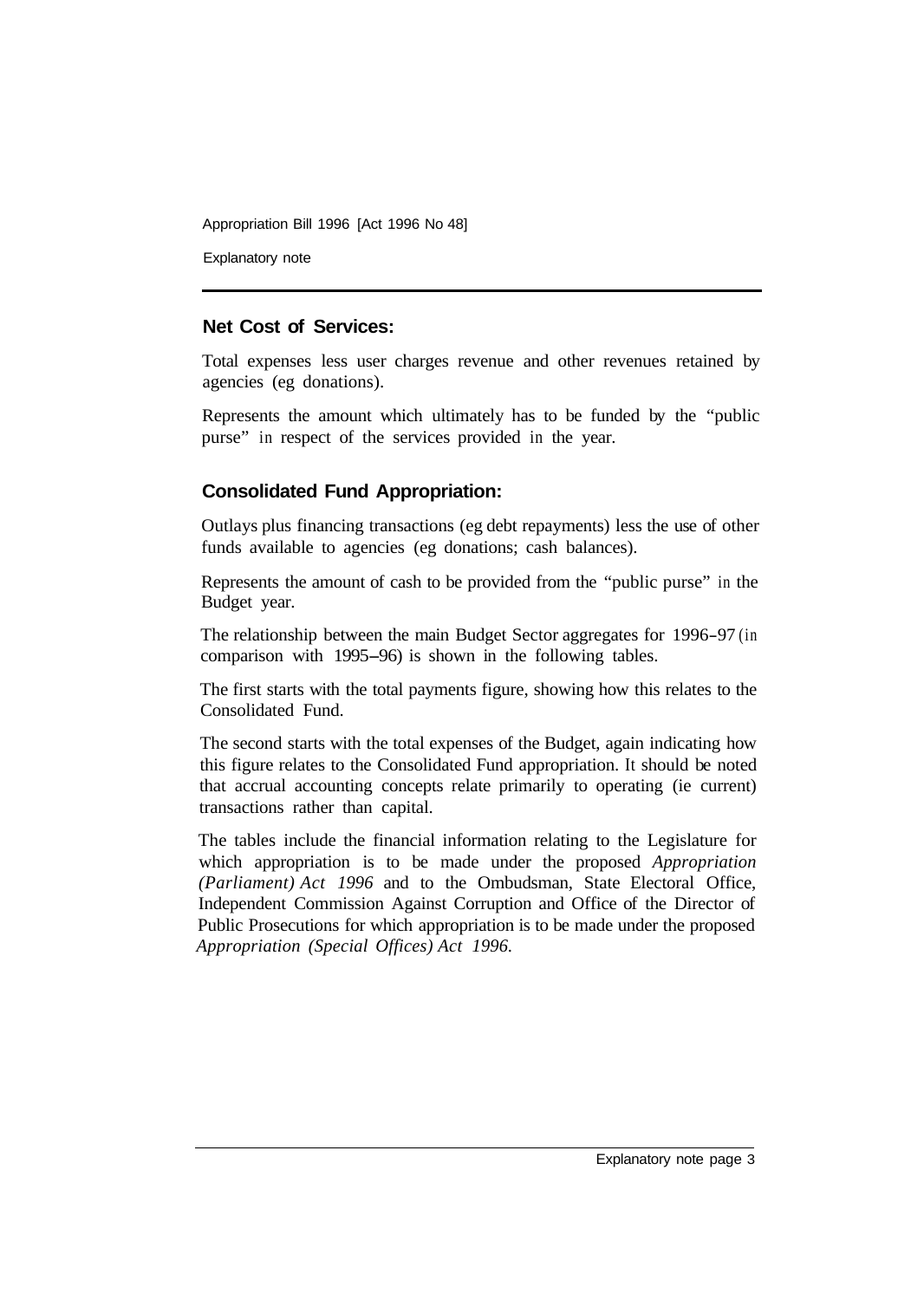Explanatory note

## **Cash Presentation**

|                                                                                   |                | 1995-96        |                | 1996-97        |
|-----------------------------------------------------------------------------------|----------------|----------------|----------------|----------------|
|                                                                                   | <b>Current</b> | <b>Capital</b> | <b>Current</b> | <b>Capital</b> |
|                                                                                   | \$m            | \$m            | \$m            | \$m            |
| Total Payments (including Treasurer's<br>Advance)                                 | 19,771         | 3,322          | 20,547         | 3,583          |
| less User Charges                                                                 | 1,192          | n.a.           | 1,301          | n.a.           |
| less Advances Repaid to the Budget<br>Sector                                      | n.a.           | 1,896          | n.a.           | 139            |
| <i>less</i> Asset Sale Proceeds                                                   | n.a.           | 164            | n.a.           | 409            |
| equals Outlays                                                                    | 18,579         | 1,262          | 19,246         | 3,035          |
| plus Advances and Debt Repaid by<br>the Budget Sector                             | n.a.           | 1,850          | n.a.           | 979            |
| plus Advances Repaid to the Budget<br>Sector                                      |                | 1,896          |                | 139            |
| plus Asset Sales Proceeds not<br>Retained by Agencies                             | n.a.           | 27             |                | 266            |
| plus Consolidated Fund Receipts<br>Offset to Outlays                              | 40             | $\ddotsc$      | 44             |                |
| plus Consolidated Fund Receipts<br>Classified as User Charges                     | 9              | n.a.           | 12             | n.a.           |
| plus Reclassification of Payments to<br>Equate to Accrual Budgeting<br>Principles | 1,396          | (1, 396)       | 1,259          | (1,259)        |
| plus Reclassifications for Government<br>Finance Statistics Principles            | 38             | (7)            | 43             | 34             |
| plus Intra Sector Payments                                                        | 904            | 20             | 898            | 20             |
| less Other Agency Receipts                                                        | 1,036          | 38             | 1,033          | 26             |
| less Agencies' Use of Cash and<br>Investments (net)                               | 19             | 34             | 9              | 41             |
| Consolidated Fund<br>Appropriation( $a$ )                                         | 19,911         | 3,580          | 20,460         | 3,147          |